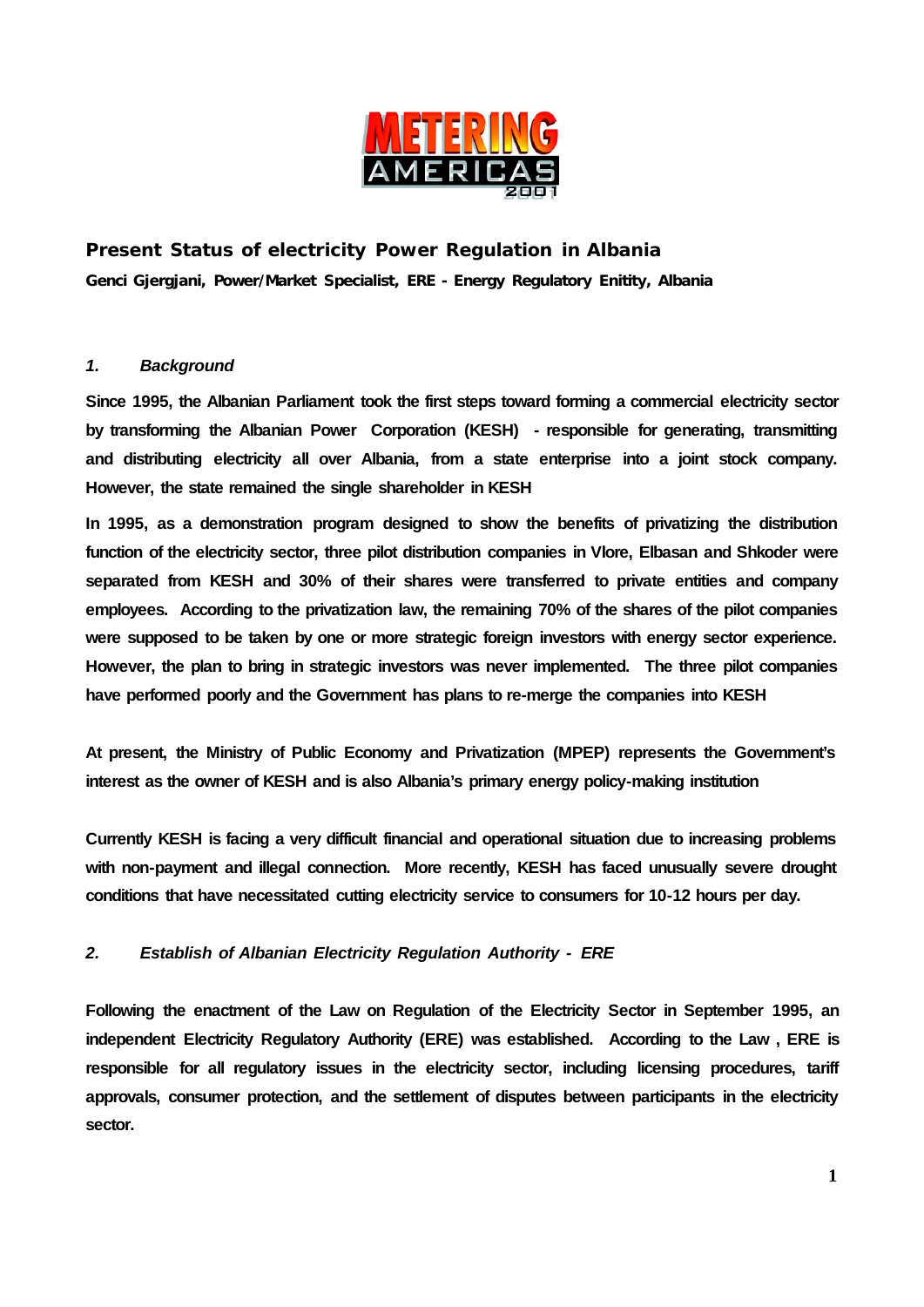

### *3. The style of Regulations in power sector.*

**The old-style regulation has been the prevailing mode in Albania where state monopolies run the power sector. Typically, it involves extensive control by one or more ministries over the operations and investments of KESH.** 

**Private investors will not participate in a market over which the government maintains undefined, broad and intrusive control. The new, competitive electricity market requires a new form of regulation that is transparent and free from undue political influence. The independent electricity regulator should balance the interests of consumers and investors in accordance with parameters specified in an energy or regulatory law and widely recognized regulatory principles.**

#### *4. The " Independence " question ?*

**The law gives the ERE strong regulatory authority, but since its creation it has been largely ineffective. Government imposes direct and indirect controls on the actions of state-owned Entities Government controls on prices but "regulation" goes beyond simple price or tariff controls. State-owned power enterprises are commonly required to get government approval for many minor operating and investment decisions.**

**Under this system, the ministry responsible for energy matters directly controlled the prices and the many day-to-day operating and investment decisions of the state-run electric monopoly. It was not unusual in these cases for the state-run electric monopoly to charge below-cost rates, as has been the case in Albania.**

#### *5. Present Action Steps .*

**Albanian Government through the assistance of U.S. Agency for International Development - USAID , are preparing a Strategy Action Plan to reform the power sector, comprising the three fundamental objectives as it has developed the Strategic Action Plan :**

**1. To establish a modern, efficient electricity sector that operates according to sound economic, commercial and market principles.**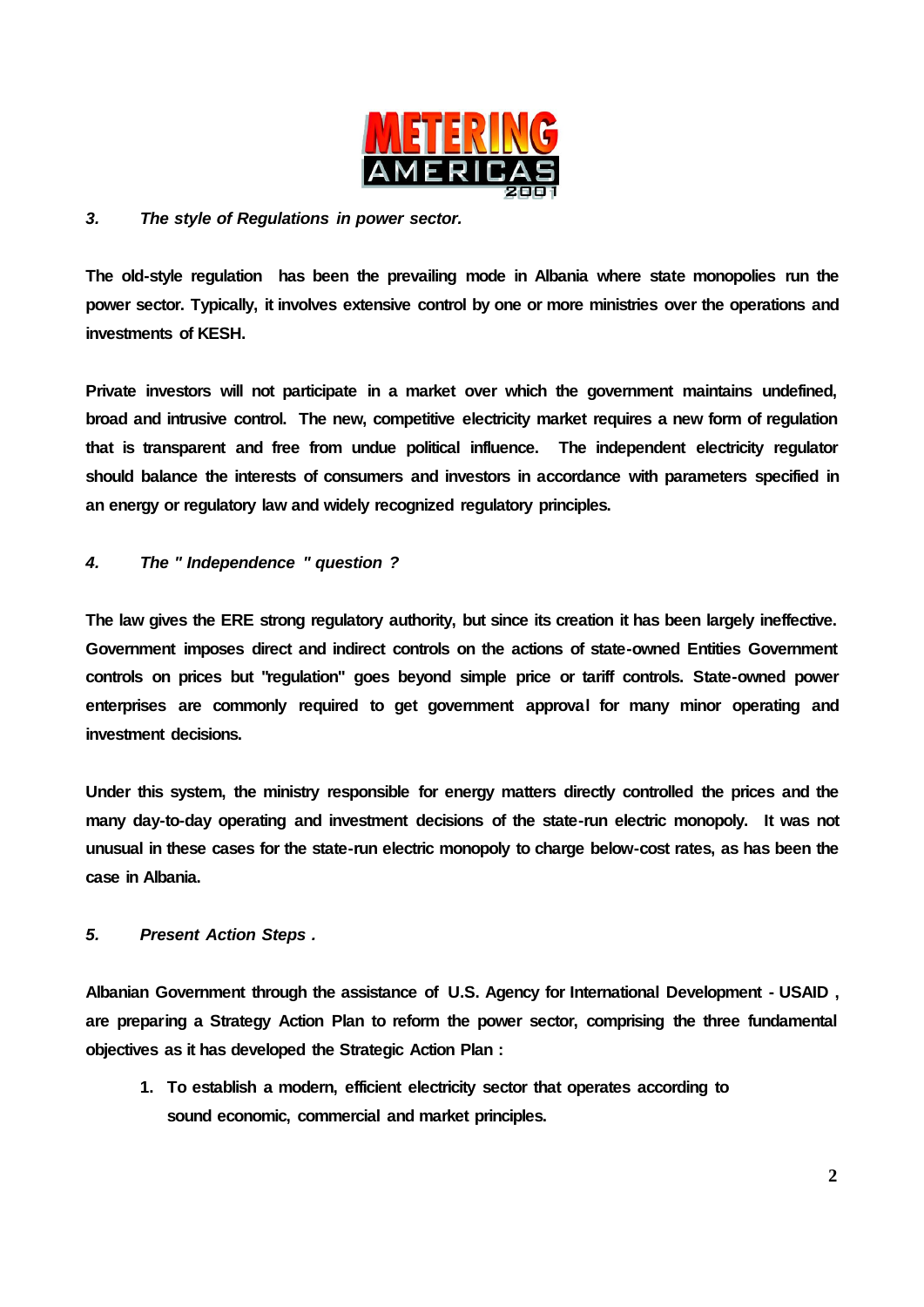

- **2. To create conditions that will attract private investment to fund necessary rehabilitation, expansion and improvements to electricity facilities and the participation of strategic investors in the operation of the energy sector.**
- **3. To develop the Albanian electricity market in a manner that is consistent with the European Union's requirements for liberalizing the electricity sector (Directive 96/92/EC) and Albania's commitments under the Thessaloniki agreement regarding the development of a regional electricity market.**

**These objectives look beyond the immediate electricity crisis and focus on establishing a long-term, sustainable framework for a sound electricity sector. By focusing on these longer term objectives, the USAID believes that Albania will not just overcome the immediate problem of the existing electricity shortages, but will create conditions to ensure that the electricity subsector specifically and the energy sector generally become important assets that boost overall economic growth, rather than liabilities restraining such growth.**

# **a. Developing a comprehensive energy policy.**

**Part of the strategy should include the development of a prioritized list of investment options that considers least cost planning principles and the necessity for fuel diversity in assuring a reliable supply of electric energy. The ERE should review any investment plans developed by KESH and determine whether they are consistent with general government energy policy and least cost planning principles.**

# **b. Designing tariffs that encourage conservation and liberalizing Electricity Prices.**

**Electricity prices should be liberalized over e reasonable period of time so that they can reflect the prudently-incurred actual cost of providing electricity.**

**The long-time policy of subsidizing electricity prices has proven disastrous. Subsidies have caused major economic distortions by overstimulating electricity demand and discouraging the use of alternative energy sources, particularly in the area of electricity consumption used for space heating. By failing to provide an adequate source of revenues, subsidized prices have**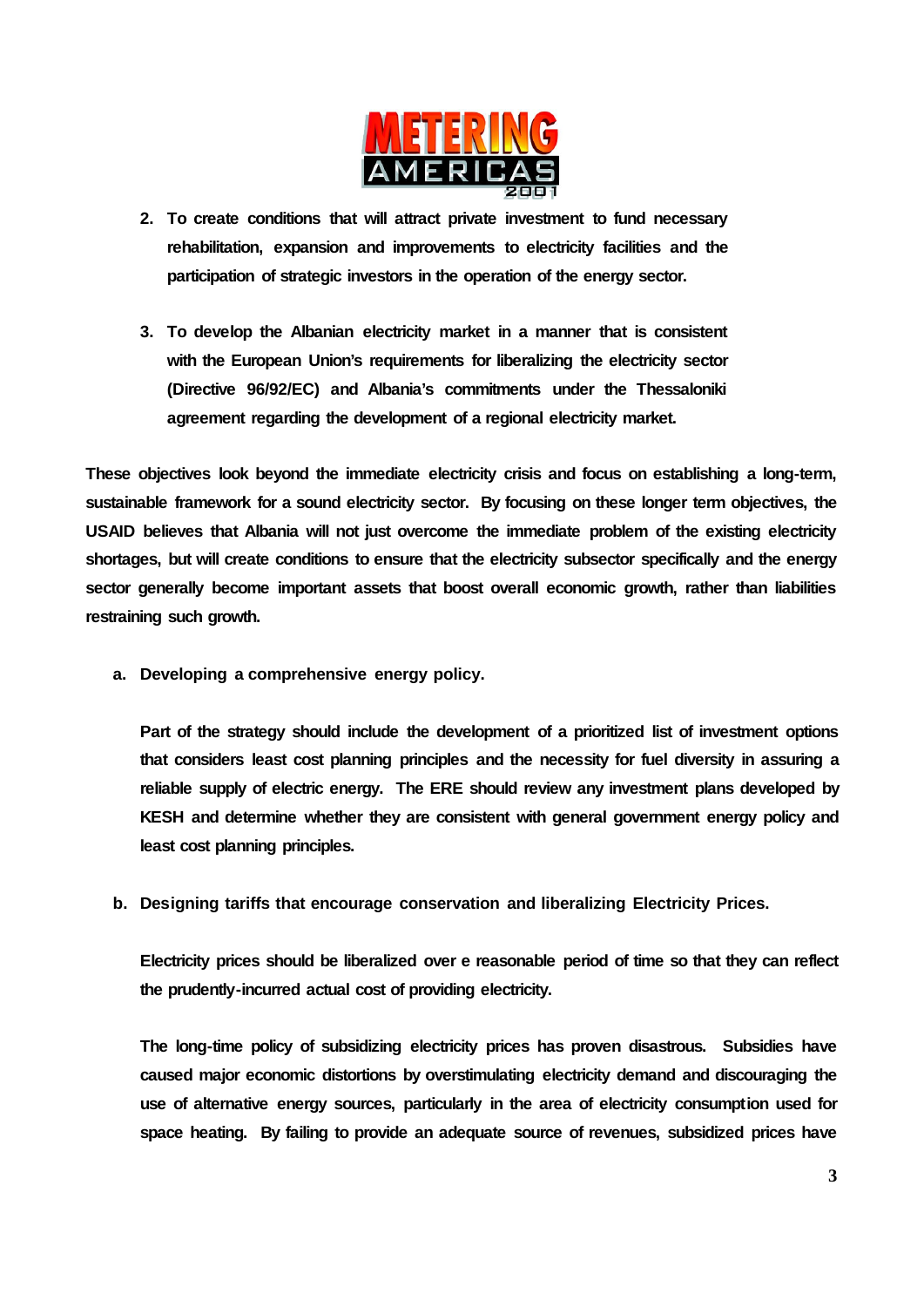

**prevented KESH from paying for necessary maintenance of the existing system and from investing in new facilities to serve the growing demand. The lack of adequate revenues has also required the government to partially subsidize the purchase of imported power in crisis conditions. The situation is made worse by the lack of diversity in Albania's generation mix with virtually all generation coming from hydropower facilities. Albania's electricity supply is weather dependent and drought conditions can easily exacerbate any supply shortage. The USAID believes that Albanian household consumers would rather pay a higher but reasonable price for electricity than continue to experience frequent and extended outages.** 

# *c.* **Reorganizing and unbundling KESH***.*

**KESH should be unbundled into separate generation, transmission and distribution companies. The reorganization will improve management control, as well as prepare for the development of a commercial market and eventual privatization.**

#### **d. Designing a modern, competitive electricity market.**

**Electricity service should be provided by separate companies performing generation, transmission and distribution activities, the Government should set broad policy goals through the ministry responsible for energy matters and the electricity regulator should review tariffs and license market participants.**

# *e.* **Developing a regional power market in the Balkans***.*

**The Government, MPEP and the ERE should continue to participate in the process of building a regional power market that will facilitate the import and export of electricity between countries in the region on an economic and mutually beneficial basis.**

#### **f. Attracting strategic private investment.**

**The Government and MPEP, in particular, should review existing laws and prepare legislation that will remove obstacles to attracting strategic private investment in the electricity sector.**

# **6. Key Issue - Creating a Strong, Independent Electricity Regulatory Authority**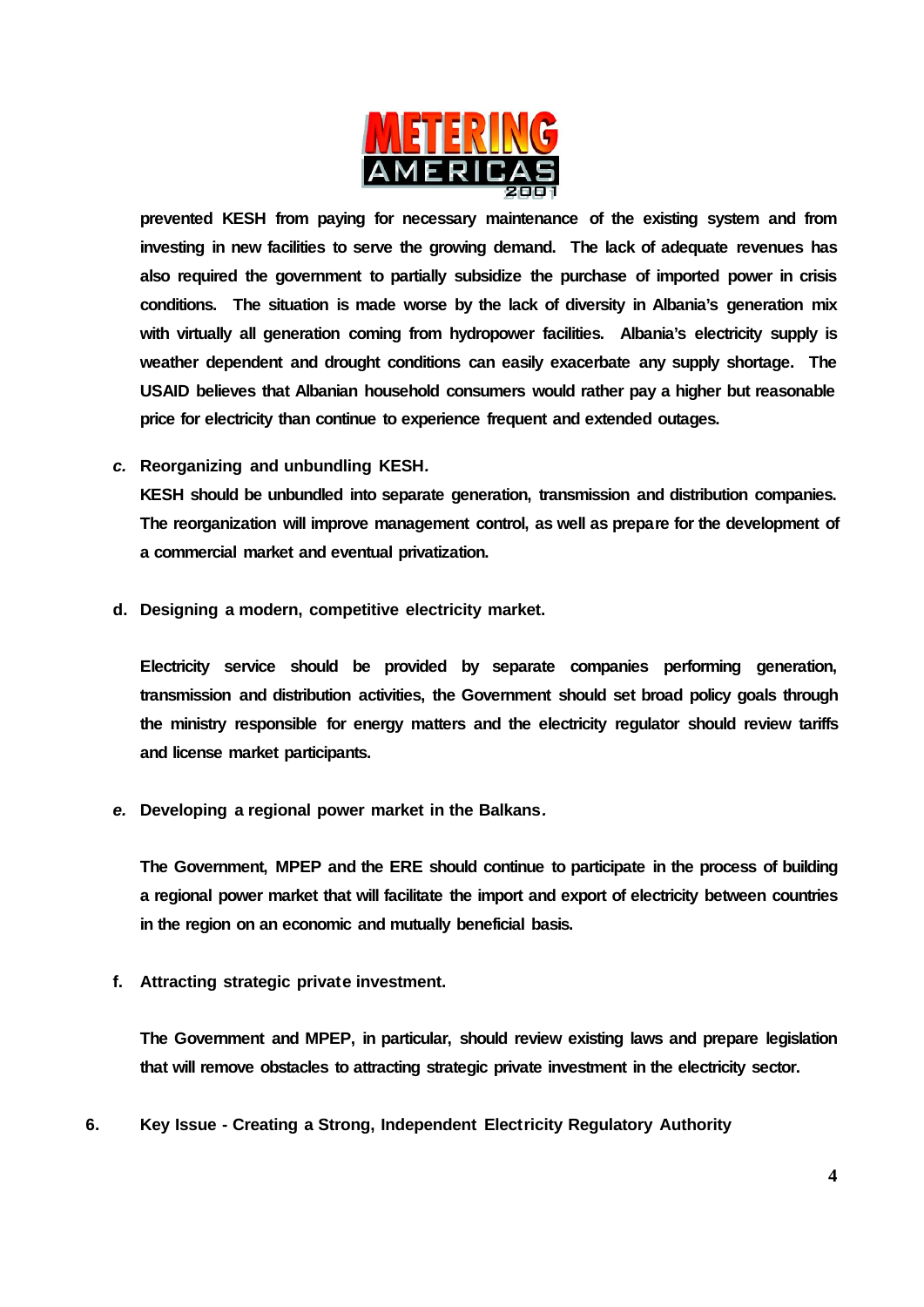

**The accomplishment of these objectives will require major changes in the current structure of the Albanian Electricity sector. The centralized, strongly political form of direct government control over the electricity sector that has characterized the sector for decades must be substantially changed. In its place, there must be a strong , independent regulatory authority that operates transparently according to principles embodied by law and the application of well-recognized regulatory principles.**

#### **6.1 New status of ERE**

**The independent electricity regulator will be solely responsible for regulating prices and licensing power market participants.**

**The independent regulator must balance the rights and obligations of the companies that provide electricity service (and the private investors who may participate in the electricity sector in the future) and the rights and obligations of electricity consumers. The structure of the electricity market must be changed. The existing system in which a single, state-run electric monopoly dominates the market should be replaced by a more open market structure that will encourage competition and economic efficiency and attract much-needed private investment.**

**The electricity regulator ERE will play a much stronger role in overseeing and implementing energy policy in the future, having full authority to review and approve electricity tariffs during the transition to cost-based pricing.** 

**ERE should be solely responsible for reviewing and approving electric tariffs, protecting consumers, other electricity market participants.** 

**Of course, the ERE' decision-making will always be guided by an appropriate legal framework established by Parliament and the application of internationally -recognized principles of regulation.**

**The Strategic Action Plan envisions that the electricity regulator will play a much stronger role in overseeing and implementing energy policy in the future. The USAID recommends granting the ERE full authority to review and approve electricity tariffs during the transition to cost-based pricing. Over the next several years, the ERE is also designated as the appropriate entity to lead a series of public,**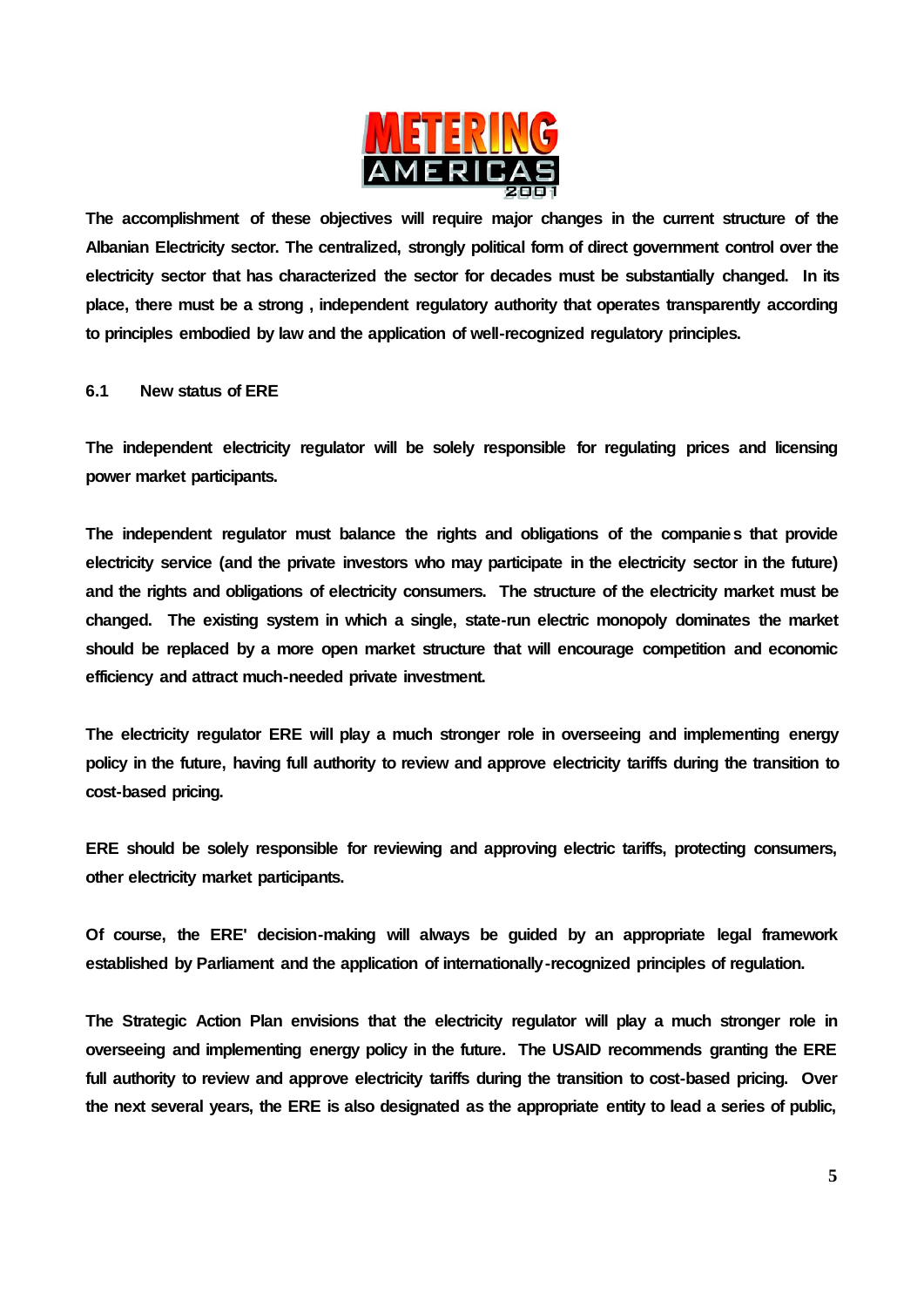

**collaborative proceedings that will develop the rules and structures necessary to implement a modern, commercial electricity market.**

**This old-style form of regulation is incompatible with the USAID's vision of a modern, commercial electricity sector comprised of investor-owned companies. Private investors will not participate in a market over which the government maintains undefined, broad and intrusive control. The new, competitive electricity market requires a new form of regulation that is transparent and free from undue political influence. The independent electricity regulator balances the interests of consumers and investors in accordance with parameters specified in an energy or regulatory law and widely recognized regulatory principles.**

**The roles of the ministry responsible for energy matters, the electricity regulator and other government entities under the new style of regulation need to be clearly defined and understood. The ministry responsible for energy matters continues to exercise considerable authority over key policy issues, including in particular matters that may affect energy security such as maintenance of adequate fuel reserves, the diversity of fuel sources and the level of energy imports. On the other hand, the 'independence' of the electricity regulator does not mean that the regulator operates without constraint. The electricity regulator must remain accountable to the ratemaking authority and other standards specified by law. The 'independence' of the regulatory authority refers only to its autonomy to make certain decisions specified by law, such as raising or lowering tariffs, without the approval of political authorities. In other words, the regulatory authority operates with respect to its assigned regulatory functions at arms-length from government interference.**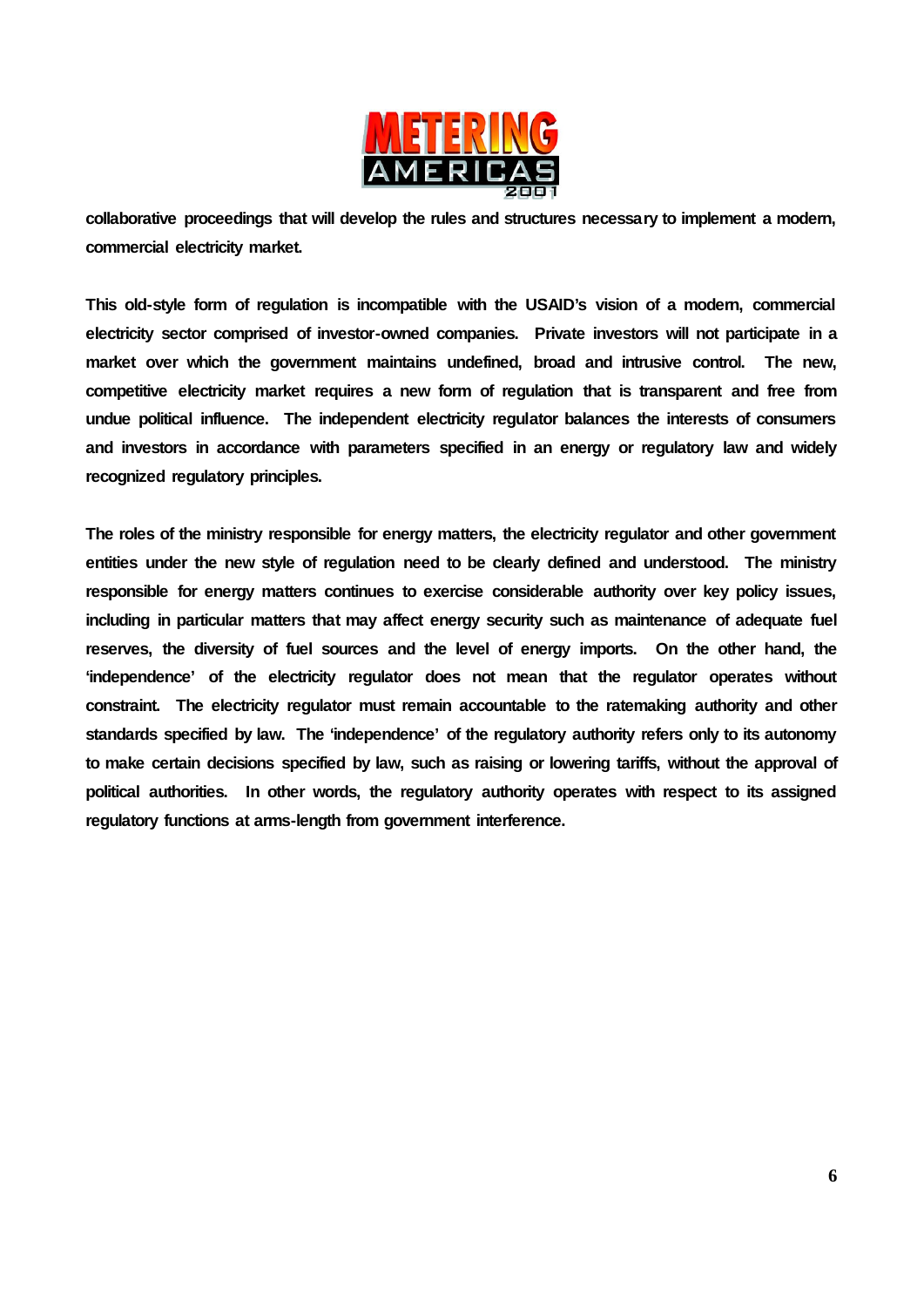

#### **6.2 Transparency**

**A regulatory authority must be seen to be fair to both consumers and investors. This means that the ERE must operate in a manner that is transparent, objective and non-discriminatory. The perceived fairness of the regulatory authority is particularly important in a situation such as that in Albania where it is necessary to raise prices that have been kept artificially low for many years. In order to build public support for the regulatory authority, the USAID recommends that the ERE take formal action at the earliest reasonable opportunity to publish procedural rules that it will follow in all of its proceedings. These rules should provide public notice of all proceedings, allow an opportunity for public participation and comment and require the use of written decisions explaining the basis for the regulatory authority's actions.**

#### **6.3 Consumer Protection**

**As the entity responsible for ensuring consumer protection, the ERE will develop formal consumer protection rules, such as standard procedures for processing consumer complaints. In the first instance, consumer complaints should be handled by the licensee. The ERE may specify minimum response times and other performance criteria related to the processing of consumer complaints by licensees. If a licensee ultimately is unable to satisfy a consumer, the complaint should be forwarded to the regulatory authority for further review.** 

**The ERE should have jurisdiction to review investment plans and all major programs initiated by KESH that will impact KESH's ability to provide reliable service to Albanian consumers at reasonable costs, such as KESH's programs to increase collections, reduce technical losses and improve the reliability of the transmission and distribution system.**

#### **6.4 Service Quality and Standardized Consumer Contracts**

**ERE will work with licensees to develop standardized consumer contracts that specify the general rights and obligations of both licensees and consumers. The standardized consumer contracts will**